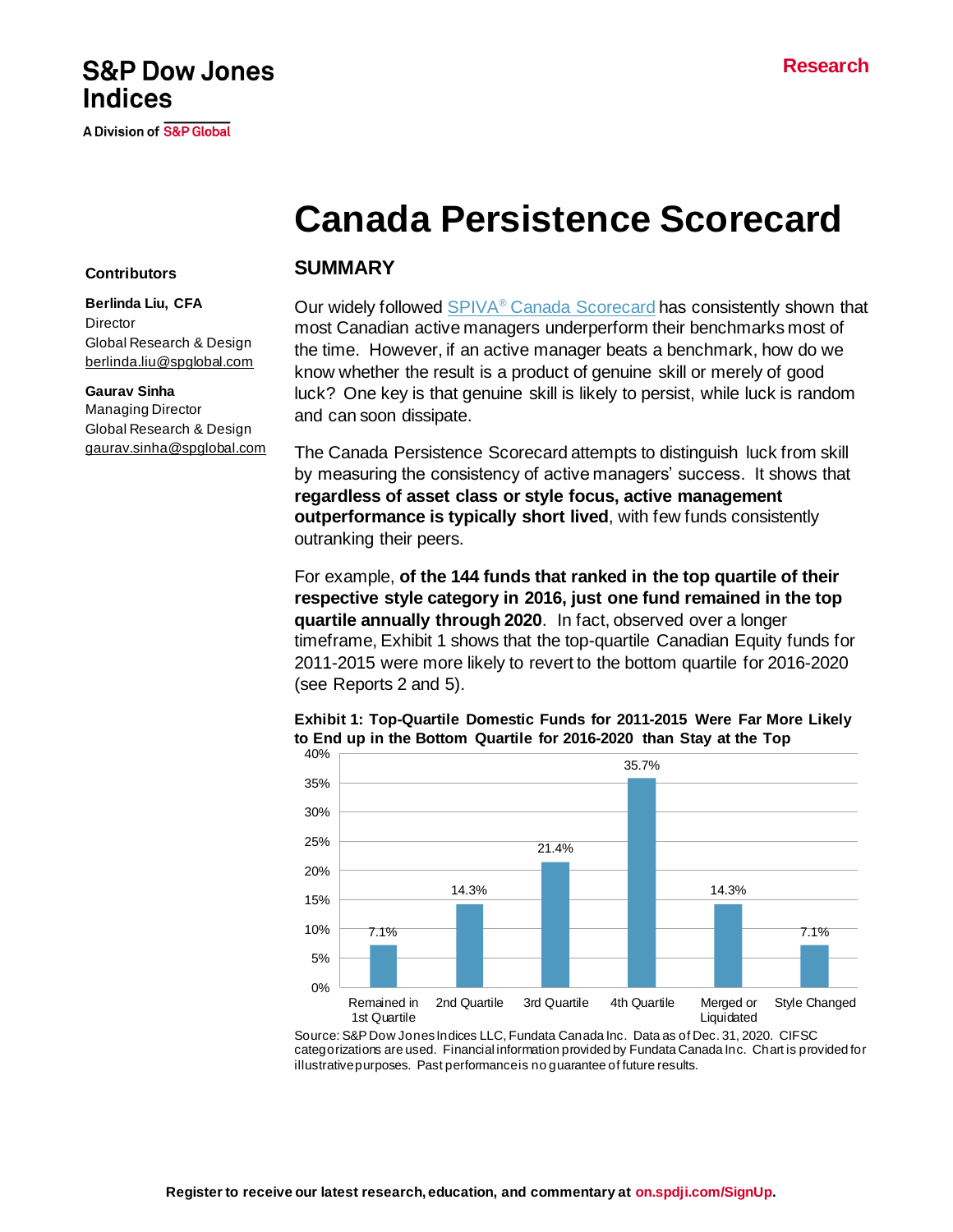Similar to the [U.S. Persistence Scorecard,](https://www.spglobal.com/spdji/en/spiva/article/us-persistence-scorecard/) there was fair evidence of persistence in the shorter term. In each of the seven categories tracked, 25% or more of the funds in the top half in 2018 maintained that status in 2019 and 2020, lending some credence to the idea of fund persistence. However, rewinding the clock two years, in five of the seven categories, fewer than the 6.25% expected from random chance stayed in the top half annually from 2016 to 2020 (see Reports 1 and 2).

Some statistically minded readers might squint at the reports to find support for the notion that fund performance is not randomly distributed. For example, the odds that a fund could remain in the top half for *n* consecutive years might be calculated as  $(50\%)$ <sup>n</sup> = 50%, 25%, 12.5%, and 6.25% for one, two, three, and four years, respectively. While the persistence numbers in Reports 1 and 2 do intermittently top these thresholds, they remain quite low on an absolute basis. As such, **while the Persistence Scorecard does not prove that fund performance is completely random, from a practical or decision-making perspective, it reinforces the notion that choosing between active funds on the basis of previous outperformance is a misguided strategy.** 

Transition matrices tell a similar story. Using three-year windows, four of the seven categories show greater than 50% of top-half funds from the 2015-2017 period remaining in the top half for 2018-2020. Switching to the five-year window, only in one category did more than 50% of funds qualify for the top half for both the 2011-2015 and 2016-2020 periods (see Reports 4 and 6).

Unsurprisingly, **the one pattern that did hold across categories was the tendency of the poorest funds to close**. Third- and fourth-quartile funds were generally the most likely to merge or liquidate over the subsequent three- and five-year windows, paced by the 55% of Canadian Focused Equity and Canadian Small-/Mid-Cap Equity bottom-quartile funds in the 2011-2015 period, disappearing by 2020 (see Reports 3 and 5).

Style changes did not appear to be correlated with fund performance. Top, middle, and bottom performers within a category generally had similar chances of style drift over the three- and five-year periods. Over a five-year period, Canadian Dividend & Income Equity funds and Global Equity funds had the highest percentage of style change (6.7%), with International Equity funds leading the way over the three-year period (6.4%, see Reports 3 and 5).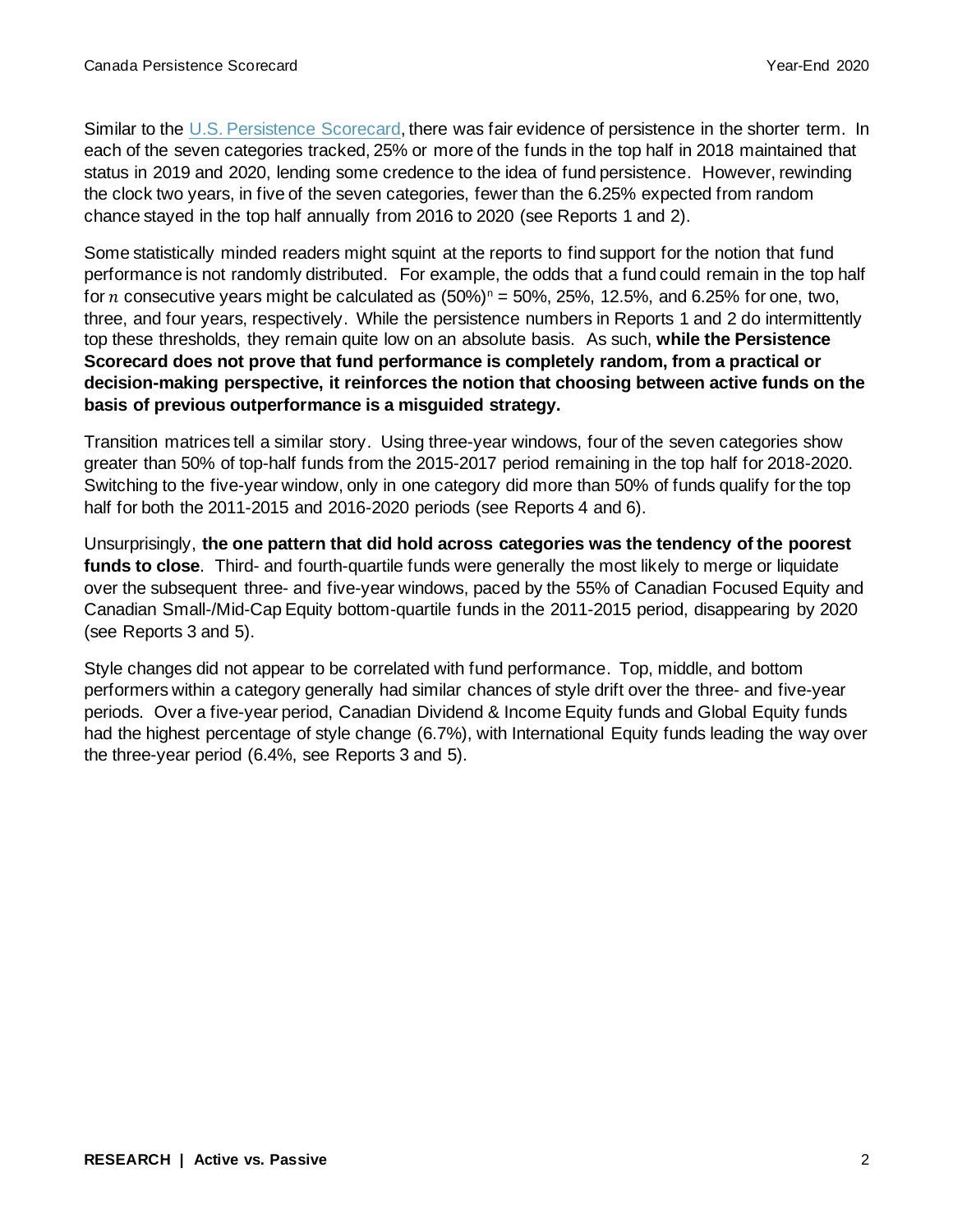## **ABOUT THE PERSISTENCE SCORECARD**

The phrase "past performance is no guarantee of future results" (or some variation thereof) can be found in the fine print of most mutual fund literature. Yet many investors and advisors consider past performance and related metrics to be important factors in fund selection. So does past performance really matter?

To answer this question, the semiannual S&P Persistence Scorecard tracks the degree to which historical relative performance is predictive of future relative performance. As in our widely followed SPIVA Scorecards, Fundata Canada serves as our underlying data source. This scorecard highlights performance persistence over three and five consecutive 12-month periods and two non-overlapping three- and five-year periods.

Key features of the S&P Persistence Scorecard include:

- **Historical rankings without survivorship bias**: For anyone making an investment decision, all funds available at the time of that decision are part of the initial opportunity set. Ignoring funds that liquidate or merge during a period of study biases measurements of persistence. Using the Fundata Canada database, the S&P Persistence Scorecard ranks all funds available at each point in time and tracks the top-quartile and top-half performers throughout the time period.
- **Clean universe**: The mutual fund universe used in these reports comprises actively managed Canadian equity funds. Index funds, sector funds, and index-based dynamic (bull or bear) funds are excluded from the sample. To avoid double counting multiple share classes, only the share class with the highest previous period return of each fund is used.
- **Transition matrices**: Transition matrices show the movements between quartiles and halves over non-overlapping three- and five-year periods. They also track the percentage of funds that have merged or liquidated. In addition, we monitor movements across capitalization levels. This helps us capture, for example, the conversion of some large-cap funds to mid- and small-cap funds.
- **Tracking reports of top performers**: The tracking reports show the percentages of funds that remain in the top-quartile or top-half rankings over consecutive three- and five-year periods.

S&P Dow Jones Indices chooses funds that have, at any point in the previous 120 months, been classified in at least one of the following seven Canadian Investment Funds Standards Committee  $(CIFSC)^1$  categories.

- Canadian Equity
- Canadian Small-/Mid-Cap Equity
- Canadian Dividend & Income Equity
- U.S. Equity
- International Equity
- Global Equity
- Canadian Focused Equity

<sup>&</sup>lt;sup>1</sup> Refer t[o www.cifsc.org](http://www.cifsc.org/) for additional information regarding CIFSC and its categories.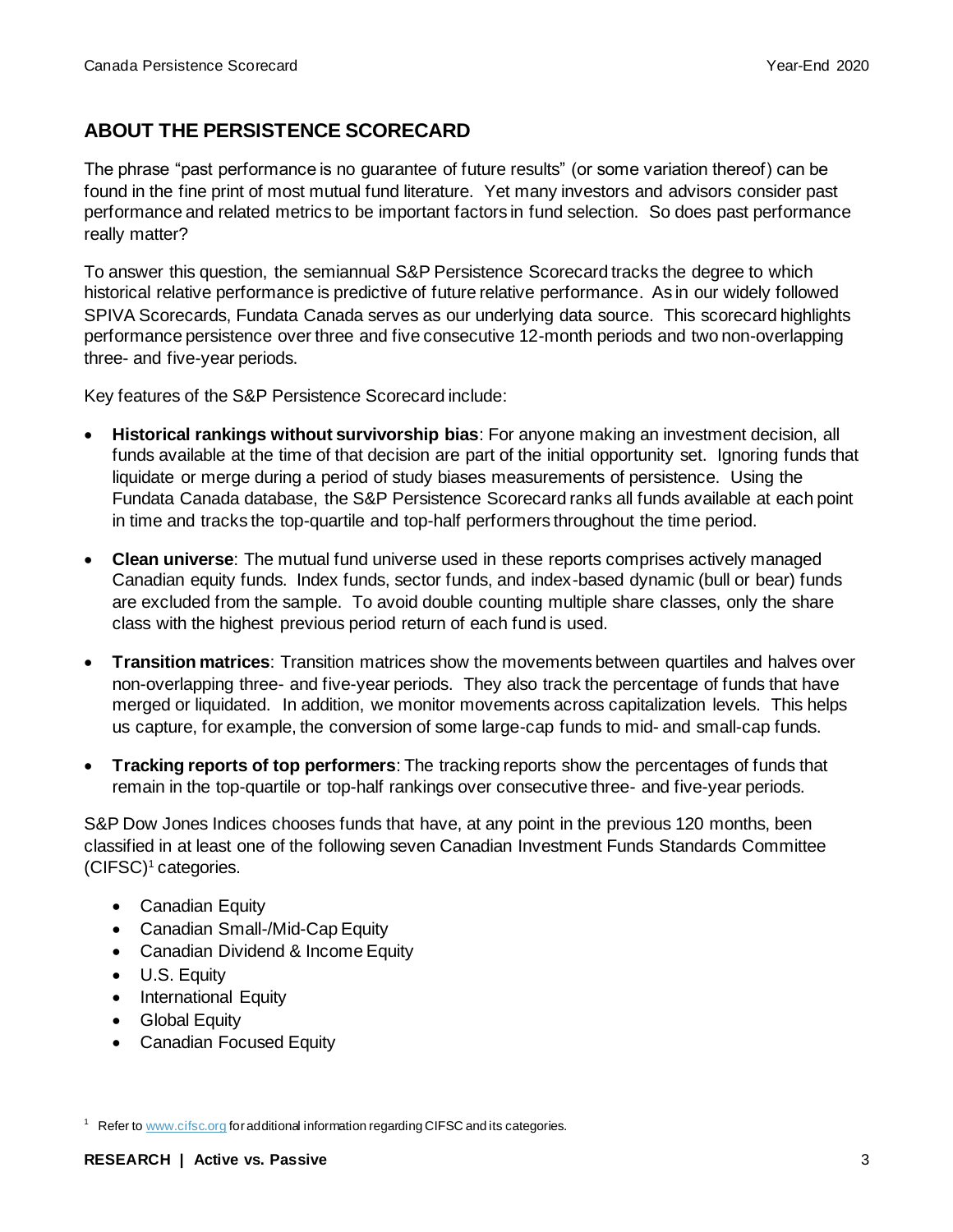The categories reviewed in this report represent the major areas of interest for Canadian market participants. As a result of the foreign content limit removal in 2005, an increasing number of Canadian market participants started redeploying funds outside of Canada to gain international equity exposure. Funds in the Canadian Focused Equity category include non-Canadian equity exposure.

### **REPORTS**

| Report 1: Performance Persistence of Domestic Equity Funds over Three Consecutive 12-Month Periods |                            |                                      |                      |  |  |  |  |
|----------------------------------------------------------------------------------------------------|----------------------------|--------------------------------------|----------------------|--|--|--|--|
| <b>FUND CATEGORY</b>                                                                               | <b>FUND COUNT AT START</b> | PERCENTAGE REMAINING IN TOP QUARTILE |                      |  |  |  |  |
|                                                                                                    | (DECEMBER 2018)            | <b>DECEMBER 2019</b>                 | <b>DECEMBER 2020</b> |  |  |  |  |
| <b>TOP QUARTILE</b>                                                                                |                            |                                      |                      |  |  |  |  |
| Canadian Dividend & Income Equity                                                                  | 13                         | 30.77                                | 0.00                 |  |  |  |  |
| Canadian Equity                                                                                    | 13                         | 46.15                                | 30.77                |  |  |  |  |
| Canadian Focused Equity                                                                            | 16                         | 37.50                                | 31.25                |  |  |  |  |
| Canadian Small-/Mid-Cap Equity                                                                     | 8                          | 0.00                                 | 0.00                 |  |  |  |  |
| <b>Global Equity</b>                                                                               | 34                         | 35.29                                | 23.53                |  |  |  |  |
| International Equity                                                                               | 12                         | 0.00                                 | 0.00                 |  |  |  |  |
| U.S. Equity                                                                                        | 26                         | 46.15                                | 34.62                |  |  |  |  |
| <b>FUND CATEGORY</b>                                                                               | <b>FUND COUNT AT START</b> | PERCENTAGE REMAINING IN TOP HALF     |                      |  |  |  |  |
|                                                                                                    | (DECEMBER 2018)            | <b>DECEMBER 2019</b>                 | <b>DECEMBER 2020</b> |  |  |  |  |
| <b>TOPHALF</b>                                                                                     |                            |                                      |                      |  |  |  |  |
| Canadian Dividend & Income Equity                                                                  | 25                         | 60.00                                | 40.00                |  |  |  |  |
| Canadian Equity                                                                                    | 25                         | 52.00                                | 44.00                |  |  |  |  |
| Canadian Focused Equity                                                                            | 33                         | 36.36                                | 30.30                |  |  |  |  |
| Canadian Small-/Mid-Cap Equity                                                                     | 16                         | 37.50                                | 25.00                |  |  |  |  |
| <b>Global Equity</b>                                                                               | 68                         | 52.94                                | 39.71                |  |  |  |  |
| International Equity                                                                               | 23                         | 39.13                                | 30.43                |  |  |  |  |
| U.S. Equity                                                                                        | 51                         | 50.98                                | 45.10                |  |  |  |  |

Source: S&P Dow Jones Indices LLC, Fundata Canada Inc. Data as of Dec. 31, 2020. CIFSC categorizations are used. Financial

information provided by Fundata Canada Inc. Table is provided for illustrative purposes. Past performance is no guarantee of future results.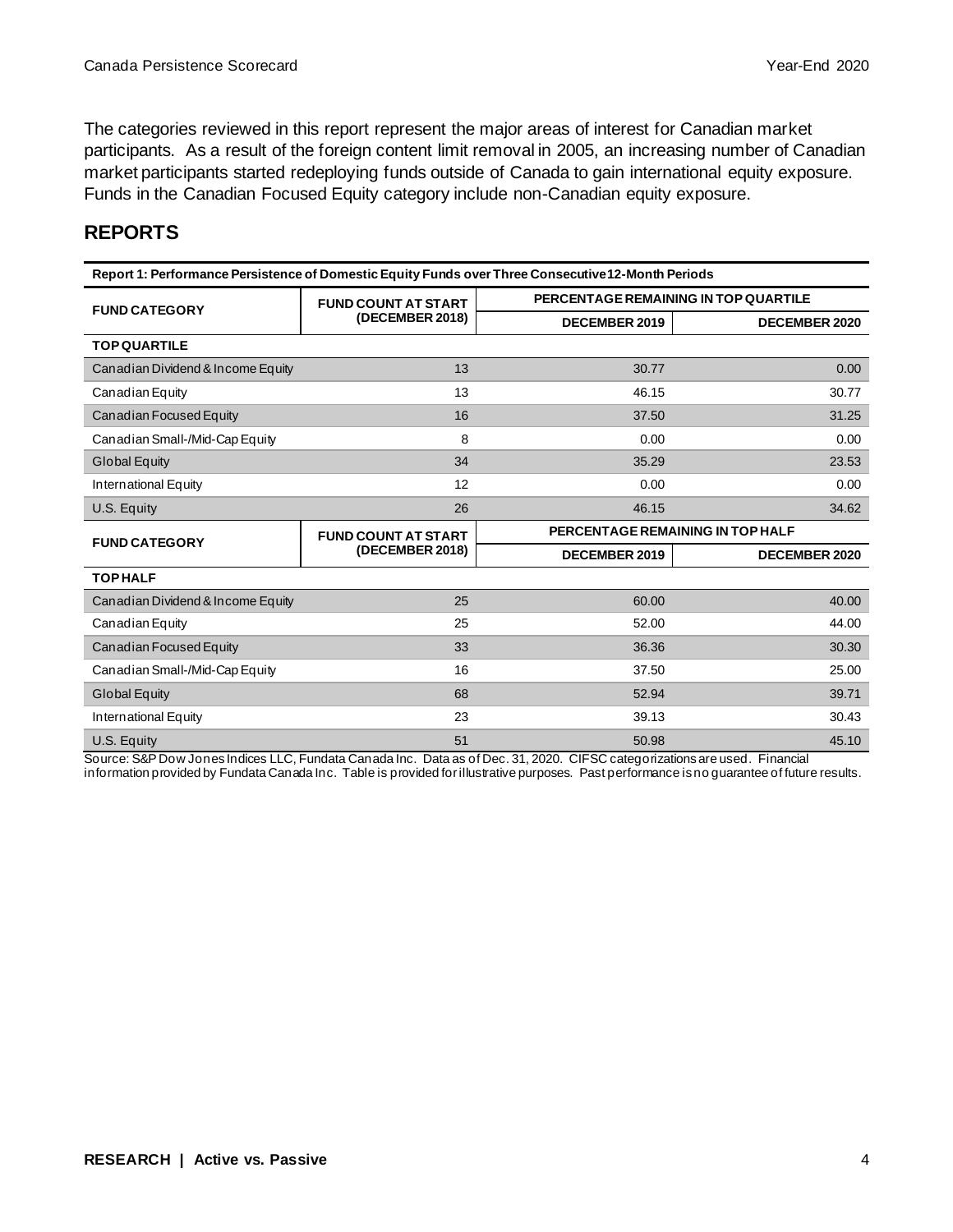| Report 2. Ferformance Fersistence of Domestic Equity Funds over Five Consecutive T2-Month Feriods |                            |                                      |                         |                         |                         |  |  |
|---------------------------------------------------------------------------------------------------|----------------------------|--------------------------------------|-------------------------|-------------------------|-------------------------|--|--|
|                                                                                                   | <b>FUND COUNT AT START</b> | PERCENTAGE REMAINING IN TOP QUARTILE |                         |                         |                         |  |  |
| <b>FUND CATEGORY</b>                                                                              | (DECEMBER 2016)            | <b>DECEMBER</b><br>2017              | <b>DECEMBER</b><br>2018 | <b>DECEMBER</b><br>2019 | <b>DECEMBER</b><br>2020 |  |  |
| <b>TOP QUARTILE</b>                                                                               |                            |                                      |                         |                         |                         |  |  |
| Canadian Dividend & Income Equity                                                                 | 13                         | 7.69                                 | 0.00                    | 0.00                    | 0.00                    |  |  |
| Canadian Equity                                                                                   | 17                         | 23.53                                | 5.88                    | 5.88                    | 5.88                    |  |  |
| Canadian Focused Equity                                                                           | 22                         | 9.09                                 | 9.09                    | 0.00                    | 0.00                    |  |  |
| Canadian Small-/Mid-Cap Equity                                                                    | 9                          | 11.11                                | 0.00                    | 0.00                    | 0.00                    |  |  |
| <b>Global Equity</b>                                                                              | 39                         | 10.26                                | 0.00                    | 0.00                    | 0.00                    |  |  |
| International Equity                                                                              | 16                         | 25.00                                | 0.00                    | 0.00                    | 0.00                    |  |  |
| U.S. Equity                                                                                       | 28                         | 3.57                                 | 0.00                    | 0.00                    | 0.00                    |  |  |
|                                                                                                   | <b>FUND COUNT AT START</b> | PERCENTAGE REMAINING IN TOP HALF     |                         |                         |                         |  |  |
| <b>FUND CATEGORY</b>                                                                              | (DECEMBER 2016)            | <b>DECEMBER</b><br>2017              | <b>DECEMBER</b><br>2018 | <b>DECEMBER</b><br>2019 | <b>DECEMBER</b><br>2020 |  |  |
| <b>TOPHALF</b>                                                                                    |                            |                                      |                         |                         |                         |  |  |
| Canadian Dividend & Income Equity                                                                 | 25                         | 48.00                                | 16.00                   | 8.00                    | 0.00                    |  |  |
| Canadian Equity                                                                                   | 34                         | 38.24                                | 11.76                   | 2.94                    | 2.94                    |  |  |
| Canadian Focused Equity                                                                           | 42                         | 33.33                                | 19.05                   | 7.14                    | 4.76                    |  |  |
| Canadian Small-/Mid-Cap Equity                                                                    | 17                         | 41.18                                | 23.53                   | 17.65                   | 17.65                   |  |  |
| <b>Global Equity</b>                                                                              | 77                         | 25.97                                | 7.79                    | 5.19                    | 5.19                    |  |  |
| International Equity                                                                              | 31                         | 41.94                                | 16.13                   | 9.68                    | 9.68                    |  |  |
| U.S. Equity                                                                                       | 56                         | 26.79                                | 5.36                    | 1.79                    | 1.79                    |  |  |

**Report 2: Performance Persistence of Domestic Equity Funds over Five Consecutive 12-Month Periods**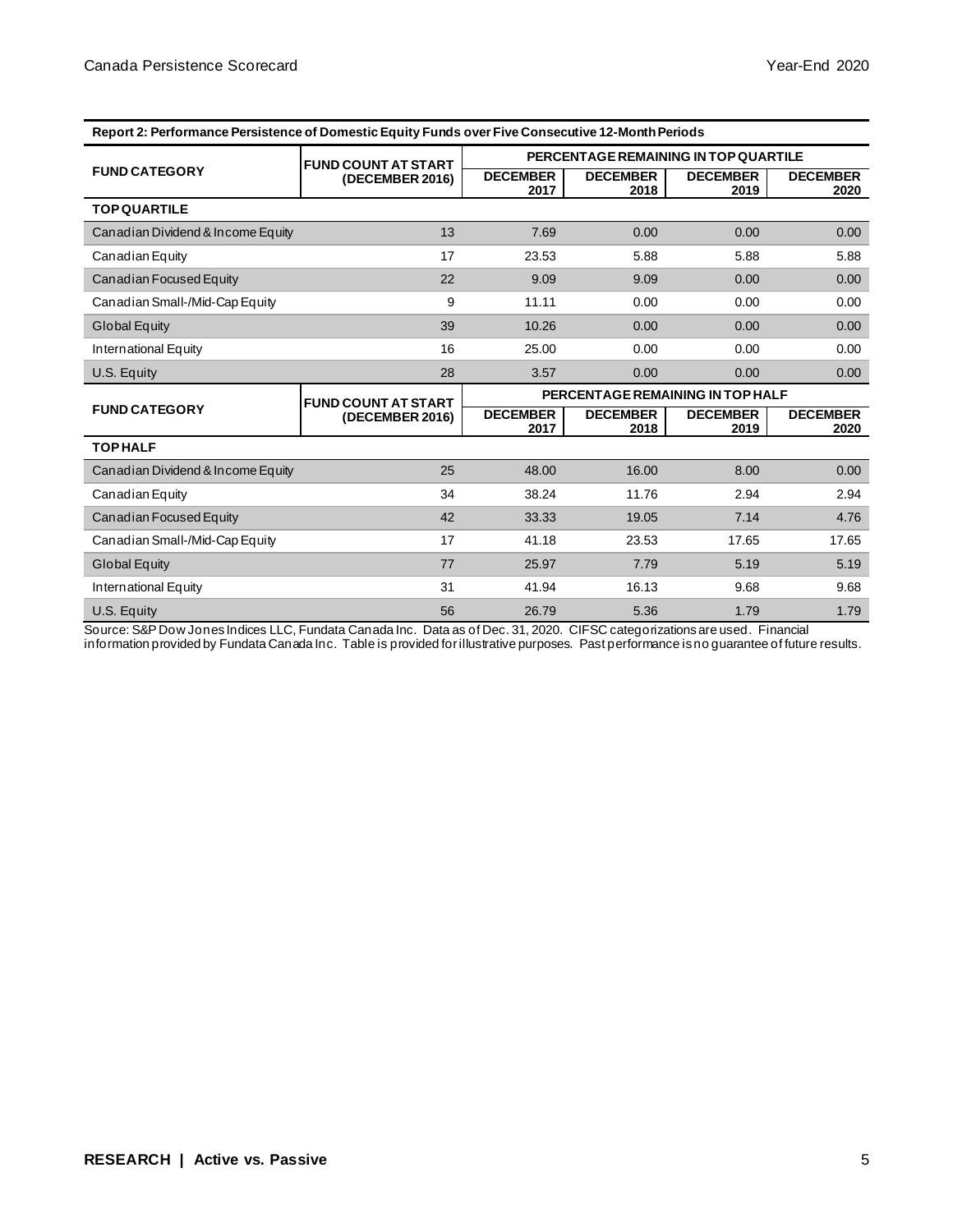| Report 3: Three-Year Transition Matrix - Performance over Two Non-Overlapping Three-Year Periods (Based on Quartile) |                                              |                                           |                           |                                  |             |                                                        |                                           |
|----------------------------------------------------------------------------------------------------------------------|----------------------------------------------|-------------------------------------------|---------------------------|----------------------------------|-------------|--------------------------------------------------------|-------------------------------------------|
| <b>FUND COUNT AT START</b><br><b>QUARTILE</b><br>$(2015 - 2017)$                                                     |                                              | THREE-YEAR PERCENTAGES AT END (2018-2020) |                           |                                  |             |                                                        |                                           |
|                                                                                                                      |                                              | 1ST<br><b>QUARTILE</b><br>$(\%)$          | 2ND<br>QUARTILE<br>$(\%)$ | 3RD<br><b>QUARTILE</b><br>$(\%)$ | 4TH.<br>(%) | <b>MERGED/</b><br><b>QUARTILE LIQUIDATED</b><br>$(\%)$ | <b>STYLE</b><br><b>CHANGED</b><br>$(\% )$ |
|                                                                                                                      | <b>CANADIAN DIVIDEND &amp; INCOME EQUITY</b> |                                           |                           |                                  |             |                                                        |                                           |
| 1st Quartile                                                                                                         | 11                                           | 36.36                                     | 27.27                     | 9.09                             | 9.09        | 0.00                                                   | 18.18                                     |
| 2nd Quartile                                                                                                         | 11                                           | 18.18                                     | 27.27                     | 27.27                            | 27.27       | 0.00                                                   | 0.00                                      |
| 3rd Quartile                                                                                                         | 11                                           | 0.00                                      | 27.27                     | 36.36                            | 18.18       | 18.18                                                  | 0.00                                      |
| 4th Quartile                                                                                                         | 12                                           | 16.67                                     | 0.00                      | 16.67                            | 33.33       | 33.33                                                  | 0.00                                      |
| <b>CANADIAN EQUITY</b>                                                                                               |                                              |                                           |                           |                                  |             |                                                        |                                           |
| 1st Quartile                                                                                                         | 13                                           | 15.38                                     | 30.77                     | 23.08                            | 15.38       | 15.38                                                  | 0.00                                      |
| 2nd Quartile                                                                                                         | 13                                           | 30.77                                     | 7.69                      | 15.38                            | 23.08       | 23.08                                                  | 0.00                                      |
| 3rd Quartile                                                                                                         | 13                                           | 15.38                                     | 38.46                     | 15.38                            | 7.69        | 23.08                                                  | 0.00                                      |
| 4th Quartile                                                                                                         | 14                                           | 14.29                                     | 0.00                      | 21.43                            | 35.71       | 21.43                                                  | 7.14                                      |
|                                                                                                                      | <b>CANADIAN FOCUSED EQUITY</b>               |                                           |                           |                                  |             |                                                        |                                           |
| 1st Quartile                                                                                                         | 21                                           | 28.57                                     | 28.57                     | 14.29                            | 9.52        | 14.29                                                  | 4.76                                      |
| 2nd Quartile                                                                                                         | 20                                           | 15.00                                     | 10.00                     | 20.00                            | 10.00       | 45.00                                                  | 0.00                                      |
| 3rd Quartile                                                                                                         | 21                                           | 9.52                                      | 4.76                      | 14.29                            | 9.52        | 61.90                                                  | 0.00                                      |
| 4th Quartile                                                                                                         | 21                                           | 9.52                                      | 19.05                     | 14.29                            | 23.81       | 19.05                                                  | 14.29                                     |
|                                                                                                                      | <b>CANADIAN SMALL-/MID-CAP EQUITY</b>        |                                           |                           |                                  |             |                                                        |                                           |
| 1st Quartile                                                                                                         | 8                                            | 25.00                                     | 12.50                     | 37.50                            | 12.50       | 0.00                                                   | 12.50                                     |
| 2nd Quartile                                                                                                         | 8                                            | 12.50                                     | 12.50                     | 12.50                            | 50.00       | 12.50                                                  | 0.00                                      |
| 3rd Quartile                                                                                                         | 8                                            | 12.50                                     | 12.50                     | 37.50                            | 0.00        | 37.50                                                  | 0.00                                      |
| 4th Quartile                                                                                                         | 9                                            | 33.33                                     | 33.33                     | 0.00                             | 11.11       | 22.22                                                  | 0.00                                      |
| <b>GLOBAL EQUITY</b>                                                                                                 |                                              |                                           |                           |                                  |             |                                                        |                                           |
| 1st Quartile                                                                                                         | 33                                           | 57.58                                     | 24.24                     | 6.06                             | 9.09        | 3.03                                                   | 0.00                                      |
| 2nd Quartile                                                                                                         | 33                                           | 18.18                                     | 27.27                     | 27.27                            | 21.21       | 6.06                                                   | 0.00                                      |
| 3rd Quartile                                                                                                         | 33                                           | 9.09                                      | 21.21                     | 21.21                            | 21.21       | 21.21                                                  | 6.06                                      |
| 4th Quartile                                                                                                         | 33                                           | 3.03                                      | 15.15                     | 33.33                            | 36.36       | 9.09                                                   | 3.03                                      |
| <b>INTERNATIONAL EQUITY</b>                                                                                          |                                              |                                           |                           |                                  |             |                                                        |                                           |
| 1st Quartile                                                                                                         | 12                                           | 25.00                                     | 25.00                     | 0.00                             | 25.00       | 8.33                                                   | 16.67                                     |
| 2nd Quartile                                                                                                         | 11                                           | 27.27                                     | 27.27                     | 36.36                            | 9.09        | 0.00                                                   | 0.00                                      |
| 3rd Quartile                                                                                                         | 12                                           | 25.00                                     | 8.33                      | 16.67                            | 33.33       | 16.67                                                  | 0.00 <sub>1</sub>                         |
| 4th Quartile                                                                                                         | 12                                           | 8.33                                      | 16.67                     | 16.67                            | 25.00       | 25.00                                                  | 8.33                                      |
| <b>U.S. EQUITY</b>                                                                                                   |                                              |                                           |                           |                                  |             |                                                        |                                           |
| 1st Quartile                                                                                                         | 25                                           | 48.00                                     | 20.00                     | 16.00                            | 8.00        | 8.00                                                   | 0.00                                      |
| 2nd Quartile                                                                                                         | 25                                           | 24.00                                     | 24.00                     | 24.00                            | 28.00       | 0.00                                                   | 0.00                                      |
| 3rd Quartile                                                                                                         | 25                                           | 8.00                                      | 20.00                     | 24.00                            | 24.00       | 20.00                                                  | 4.00                                      |
| 4th Quartile                                                                                                         | 25                                           | 4.00                                      | 20.00                     | 20.00                            | 24.00       | 32.00                                                  | 0.00                                      |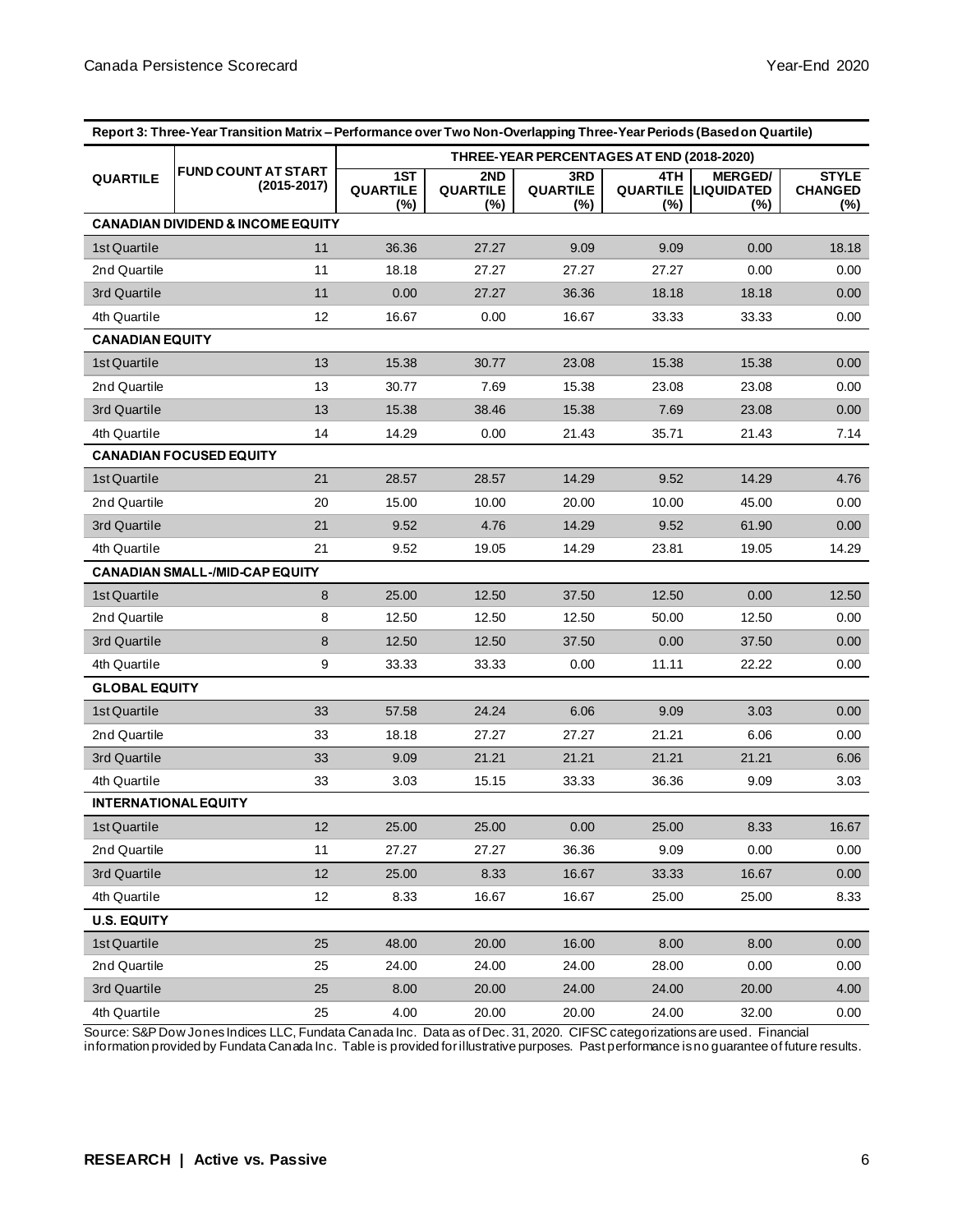| Report 4. Three-Teal Transition Matrix – Ferromance over Two Non-Overlapping Three-Teal Ferrous (Based on Harves) |                                       |                                           |                        |                                  |                             |  |  |
|-------------------------------------------------------------------------------------------------------------------|---------------------------------------|-------------------------------------------|------------------------|----------------------------------|-----------------------------|--|--|
|                                                                                                                   | <b>FUND COUNT AT START</b>            | THREE-YEAR PERCENTAGES AT END (2018-2020) |                        |                                  |                             |  |  |
| <b>HALF</b>                                                                                                       | $(2015 - 2017)$                       | TOP HALF (%)                              | <b>BOTTOM HALF (%)</b> | <b>MERGED/</b><br>LIQUIDATED (%) | <b>STYLE</b><br>CHANGED (%) |  |  |
| <b>CANADIAN DIVIDEND &amp; INCOME EQUITY</b>                                                                      |                                       |                                           |                        |                                  |                             |  |  |
| <b>Top Half</b>                                                                                                   | 22                                    | 54.55                                     | 36.36                  | 0.00                             | 9.09                        |  |  |
| <b>Bottom Half</b>                                                                                                | 23                                    | 21.74                                     | 52.17                  | 26.09                            | 0.00                        |  |  |
| <b>CANADIAN EQUITY</b>                                                                                            |                                       |                                           |                        |                                  |                             |  |  |
| <b>Top Half</b>                                                                                                   | 26                                    | 42.31                                     | 38.46                  | 19.23                            | 0.00                        |  |  |
| <b>Bottom Half</b>                                                                                                | 27                                    | 33.33                                     | 40.74                  | 22.22                            | 3.70                        |  |  |
|                                                                                                                   | <b>CANADIAN FOCUSED EQUITY</b>        |                                           |                        |                                  |                             |  |  |
| <b>Top Half</b>                                                                                                   | 41                                    | 41.46                                     | 26.83                  | 29.27                            | 2.44                        |  |  |
| <b>Bottom Half</b>                                                                                                | 42                                    | 21.43                                     | 30.95                  | 40.48                            | 7.14                        |  |  |
|                                                                                                                   | <b>CANADIAN SMALL-/MID-CAP EQUITY</b> |                                           |                        |                                  |                             |  |  |
| Top Half                                                                                                          | 16                                    | 31.25                                     | 56.25                  | 6.25                             | 6.25                        |  |  |
| <b>Bottom Half</b>                                                                                                | 17                                    | 47.06                                     | 23.53                  | 29.41                            | 0.00                        |  |  |
| <b>GLOBAL EQUITY</b>                                                                                              |                                       |                                           |                        |                                  |                             |  |  |
| <b>Top Half</b>                                                                                                   | 66                                    | 63.64                                     | 31.82                  | 4.55                             | 0.00                        |  |  |
| <b>Bottom Half</b>                                                                                                | 66                                    | 24.24                                     | 56.06                  | 15.15                            | 4.55                        |  |  |
|                                                                                                                   | <b>INTERNATIONAL EQUITY</b>           |                                           |                        |                                  |                             |  |  |
| Top Half                                                                                                          | 23                                    | 52.17                                     | 34.78                  | 4.35                             | 8.70                        |  |  |
| <b>Bottom Half</b>                                                                                                | 24                                    | 29.17                                     | 45.83                  | 20.83                            | 4.17                        |  |  |
| <b>U.S. EQUITY</b>                                                                                                |                                       |                                           |                        |                                  |                             |  |  |
| <b>Top Half</b>                                                                                                   | 50                                    | 58.00                                     | 38.00                  | 4.00                             | 0.00                        |  |  |
| <b>Bottom Half</b>                                                                                                | 50                                    | 26.00                                     | 46.00                  | 26.00                            | 2.00                        |  |  |

**Report 4: Three-Year Transition Matrix – Performance over Two Non-Overlapping Three-Year Periods (Based on Halves)**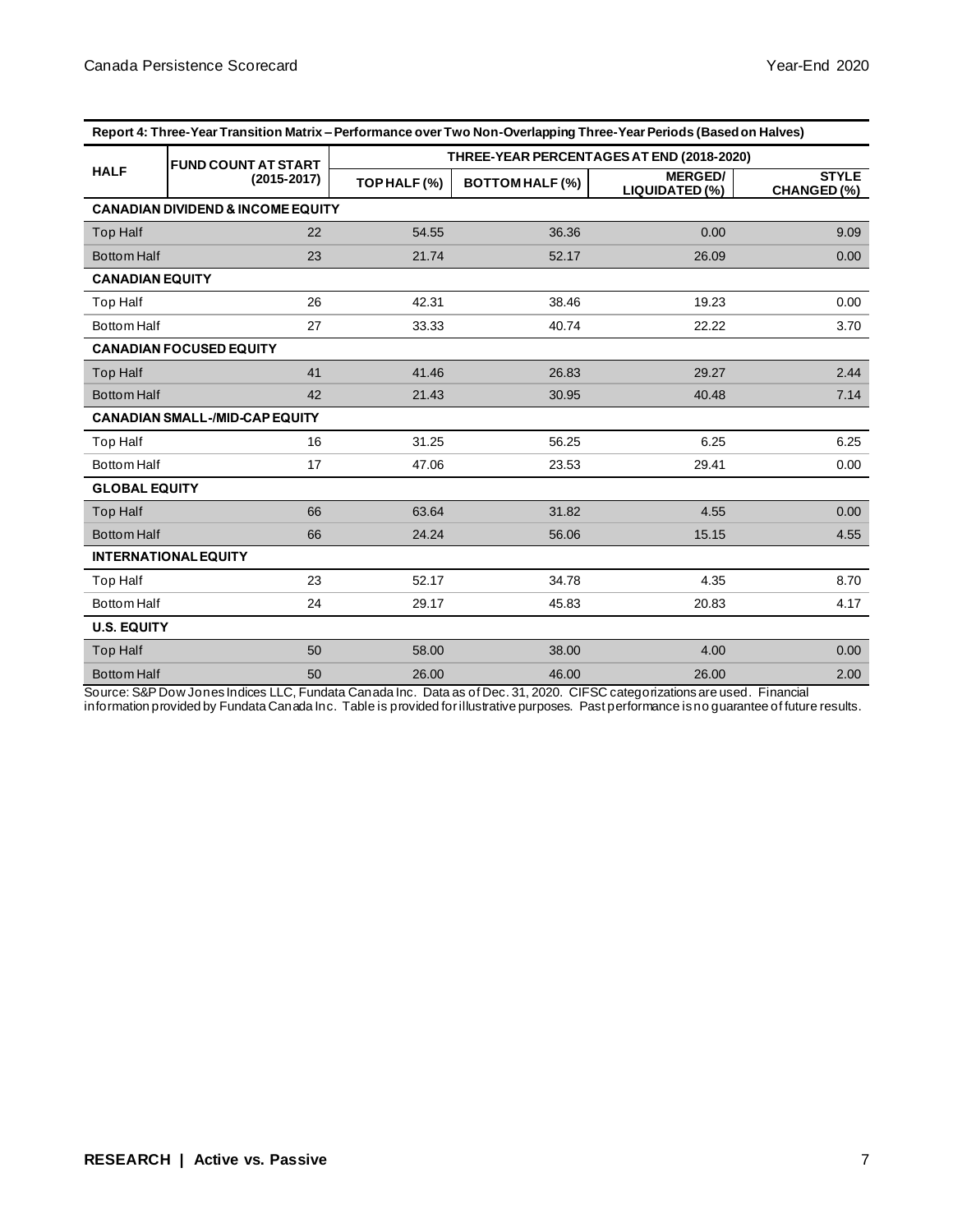| Report 5: Five-Year Transition Matrix - Performance over Two Non-Overlapping Five-Year Periods (Based on Quartile) |                                              |                                          |                        |                                  |                               |                                               |                                          |  |
|--------------------------------------------------------------------------------------------------------------------|----------------------------------------------|------------------------------------------|------------------------|----------------------------------|-------------------------------|-----------------------------------------------|------------------------------------------|--|
|                                                                                                                    |                                              | FIVE-YEAR PERCENTAGES AT END (2016-2020) |                        |                                  |                               |                                               |                                          |  |
| <b>FUND COUNT AT START</b><br><b>QUARTILE</b><br>$(2011 - 2015)$                                                   |                                              | 1ST<br><b>QUARTILE</b><br>(%)            | 2ND<br>QUARTILE<br>(%) | 3RD<br><b>QUARTILE</b><br>$(\%)$ | 4TH<br><b>QUARTILE</b><br>(%) | <b>MERGED/</b><br><b>LIQUIDATED</b><br>$(\%)$ | <b>STYLE</b><br><b>CHANGED</b><br>$(\%)$ |  |
|                                                                                                                    | <b>CANADIAN DIVIDEND &amp; INCOME EQUITY</b> |                                          |                        |                                  |                               |                                               |                                          |  |
| 1st Quartile                                                                                                       | 11                                           | 45.45                                    | 18.18                  | 18.18                            | 9.09                          | 9.09                                          | 0.00                                     |  |
| 2nd Quartile                                                                                                       | 11                                           | 18.18                                    | 18.18                  | 36.36                            | 0.00                          | 0.00                                          | 27.27                                    |  |
| 3rd Quartile                                                                                                       | 11                                           | 18.18                                    | 18.18                  | 9.09                             | 0.00                          | 54.55                                         | 0.00                                     |  |
| 4th Quartile                                                                                                       | 12                                           | 0.00                                     | 25.00                  | 16.67                            | 41.67                         | 16.67                                         | 0.00                                     |  |
| <b>CANADIAN EQUITY</b>                                                                                             |                                              |                                          |                        |                                  |                               |                                               |                                          |  |
| 1st Quartile                                                                                                       | 14                                           | 7.14                                     | 14.29                  | 21.43                            | 35.71                         | 14.29                                         | 7.14                                     |  |
| 2nd Quartile                                                                                                       | 13                                           | 30.77                                    | 15.38                  | 23.08                            | 7.69                          | 23.08                                         | 0.00                                     |  |
| 3rd Quartile                                                                                                       | 13                                           | 15.38                                    | 15.38                  | 15.38                            | 0.00                          | 53.85                                         | 0.00                                     |  |
| 4th Quartile                                                                                                       | 14                                           | 7.14                                     | 14.29                  | 7.14                             | 21.43                         | 42.86                                         | 7.14                                     |  |
|                                                                                                                    | <b>CANADIAN FOCUSED EQUITY</b>               |                                          |                        |                                  |                               |                                               |                                          |  |
| 1st Quartile                                                                                                       | 19                                           | 21.05                                    | 10.53                  | 15.79                            | 26.32                         | 21.05                                         | 5.26                                     |  |
| 2nd Quartile                                                                                                       | 19                                           | 26.32                                    | 15.79                  | 10.53                            | 10.53                         | 36.84                                         | 0.00                                     |  |
| 3rd Quartile                                                                                                       | 19                                           | 10.53                                    | 5.26                   | 5.26                             | 15.79                         | 57.89                                         | 5.26                                     |  |
| 4th Quartile                                                                                                       | 20                                           | 0.00                                     | 20.00                  | 25.00                            | 0.00                          | 55.00                                         | 0.00                                     |  |
|                                                                                                                    | <b>CANADIAN SMALL-/MID-CAP EQUITY</b>        |                                          |                        |                                  |                               |                                               |                                          |  |
| 1st Quartile                                                                                                       | 8                                            | 37.50                                    | 0.00                   | 25.00                            | 25.00                         | 12.50                                         | 0.00                                     |  |
| 2nd Quartile                                                                                                       | 8                                            | 25.00                                    | 37.50                  | 12.50                            | 0.00                          | 25.00                                         | 0.00                                     |  |
| 3rd Quartile                                                                                                       | 8                                            | 12.50                                    | 12.50                  | 37.50                            | 12.50                         | 25.00                                         | 0.00                                     |  |
| 4th Quartile                                                                                                       | 9                                            | 0.00                                     | 11.11                  | 0.00                             | 22.22                         | 55.56                                         | 11.11                                    |  |
| <b>GLOBAL EQUITY</b>                                                                                               |                                              |                                          |                        |                                  |                               |                                               |                                          |  |
| 1st Quartile                                                                                                       | 34                                           | 50.00                                    | 14.71                  | 8.82                             | 17.65                         | 5.88                                          | 2.94                                     |  |
| 2nd Quartile                                                                                                       | 33                                           | 15.15                                    | 15.15                  | 15.15                            | 30.30                         | 18.18                                         | 6.06                                     |  |
| 3rd Quartile                                                                                                       | 34                                           | 11.76                                    | 35.29                  | 20.59                            | 8.82                          | 17.65                                         | 5.88                                     |  |
| 4th Quartile                                                                                                       | 34                                           | 5.88                                     | 11.76                  | 29.41                            | 8.82                          | 32.35                                         | 11.76                                    |  |
| <b>INTERNATIONAL EQUITY</b>                                                                                        |                                              |                                          |                        |                                  |                               |                                               |                                          |  |
| 1st Quartile                                                                                                       | 13                                           | 7.69                                     | 46.15                  | 15.38                            | 7.69                          | 7.69                                          | 15.38                                    |  |
| 2nd Quartile                                                                                                       | 13                                           | 7.69                                     | 7.69                   | 7.69                             | 30.77                         | 38.46                                         | 7.69                                     |  |
| 3rd Quartile                                                                                                       | 13                                           | 15.38                                    | 0.00                   | 15.38                            | 23.08                         | 46.15                                         | 0.00                                     |  |
| 4th Quartile                                                                                                       | 13                                           | 30.77                                    | 15.38                  | 23.08                            | 7.69                          | 23.08                                         | 0.00                                     |  |
| <b>U.S. EQUITY</b>                                                                                                 |                                              |                                          |                        |                                  |                               |                                               |                                          |  |
| 1st Quartile                                                                                                       | 21                                           | 42.86                                    | 23.81                  | 4.76                             | 9.52                          | 14.29                                         | 4.76                                     |  |
| 2nd Quartile                                                                                                       | 20                                           | 15.00                                    | 25.00                  | 30.00                            | 15.00                         | 15.00                                         | 0.00                                     |  |
| 3rd Quartile                                                                                                       | 21                                           | 4.76                                     | 0.00                   | 28.57                            | 23.81                         | 42.86                                         | 0.00                                     |  |
| 4th Quartile                                                                                                       | 21                                           | 14.29                                    | 23.81                  | 14.29                            | 23.81                         | 23.81                                         | 0.00                                     |  |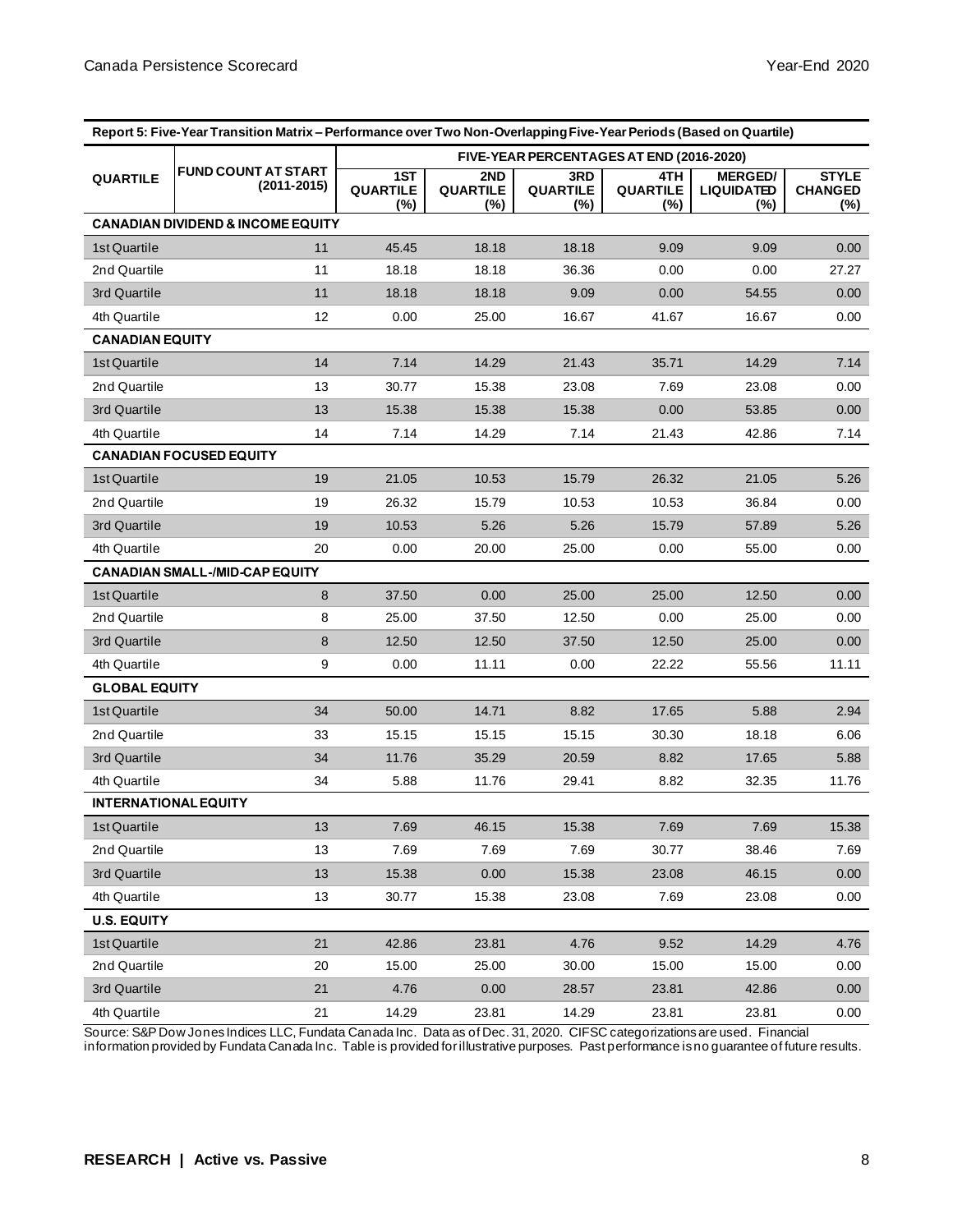| Report 0. The Teal Transition Matrix – Ferromance Over Two Non-Overlapping Five-Teal Ferrous (Daseu Officialves) |                                       |                                          |                        |                                  |                             |  |  |
|------------------------------------------------------------------------------------------------------------------|---------------------------------------|------------------------------------------|------------------------|----------------------------------|-----------------------------|--|--|
|                                                                                                                  | <b>FUND COUNT AT START</b>            | FIVE-YEAR PERCENTAGES AT END (2016-2020) |                        |                                  |                             |  |  |
| <b>HALF</b><br>$(2011 - 2015)$                                                                                   |                                       | TOP HALF (%)                             | <b>BOTTOM HALF (%)</b> | <b>MERGED/</b><br>LIQUIDATED (%) | <b>STYLE</b><br>CHANGED (%) |  |  |
| <b>CANADIAN DIVIDEND &amp; INCOME EQUITY</b>                                                                     |                                       |                                          |                        |                                  |                             |  |  |
| <b>Top Half</b>                                                                                                  | 22                                    | 50.00                                    | 31.82                  | 4.55                             | 13.64                       |  |  |
| <b>Bottom Half</b>                                                                                               | 23                                    | 30.43                                    | 34.78                  | 34.78                            | 0.00                        |  |  |
| <b>CANADIAN EQUITY</b>                                                                                           |                                       |                                          |                        |                                  |                             |  |  |
| Top Half                                                                                                         | 27                                    | 33.33                                    | 44.44                  | 18.52                            | 3.70                        |  |  |
| <b>Bottom Half</b>                                                                                               | 27                                    | 25.93                                    | 22.22                  | 48.15                            | 3.70                        |  |  |
|                                                                                                                  | <b>CANADIAN FOCUSED EQUITY</b>        |                                          |                        |                                  |                             |  |  |
| <b>Top Half</b>                                                                                                  | 38                                    | 36.84                                    | 31.58                  | 28.95                            | 2.63                        |  |  |
| <b>Bottom Half</b>                                                                                               | 39                                    | 17.95                                    | 23.08                  | 56.41                            | 2.56                        |  |  |
|                                                                                                                  | <b>CANADIAN SMALL-/MID-CAP EQUITY</b> |                                          |                        |                                  |                             |  |  |
| Top Half                                                                                                         | 16                                    | 50.00                                    | 31.25                  | 18.75                            | 0.00                        |  |  |
| Bottom Half                                                                                                      | 17                                    | 17.65                                    | 35.29                  | 41.18                            | 5.88                        |  |  |
| <b>GLOBAL EQUITY</b>                                                                                             |                                       |                                          |                        |                                  |                             |  |  |
| <b>Top Half</b>                                                                                                  | 67                                    | 47.76                                    | 35.82                  | 11.94                            | 4.48                        |  |  |
| <b>Bottom Half</b>                                                                                               | 68                                    | 32.35                                    | 33.82                  | 25.00                            | 8.82                        |  |  |
|                                                                                                                  | <b>INTERNATIONAL EQUITY</b>           |                                          |                        |                                  |                             |  |  |
| Top Half                                                                                                         | 26                                    | 34.62                                    | 30.77                  | 23.08                            | 11.54                       |  |  |
| <b>Bottom Half</b>                                                                                               | 26                                    | 30.77                                    | 34.62                  | 34.62                            | 0.00                        |  |  |
| <b>U.S. EQUITY</b>                                                                                               |                                       |                                          |                        |                                  |                             |  |  |
| <b>Top Half</b>                                                                                                  | 41                                    | 53.66                                    | 29.27                  | 14.63                            | 2.44                        |  |  |
| <b>Bottom Half</b>                                                                                               | 42                                    | 21.43                                    | 45.24                  | 33.33                            | 0.00                        |  |  |

| Report 6: Five-Year Transition Matrix – Performance over Two Non-Overlapping Five-Year Periods (Based on Halves) |
|------------------------------------------------------------------------------------------------------------------|
|                                                                                                                  |
|                                                                                                                  |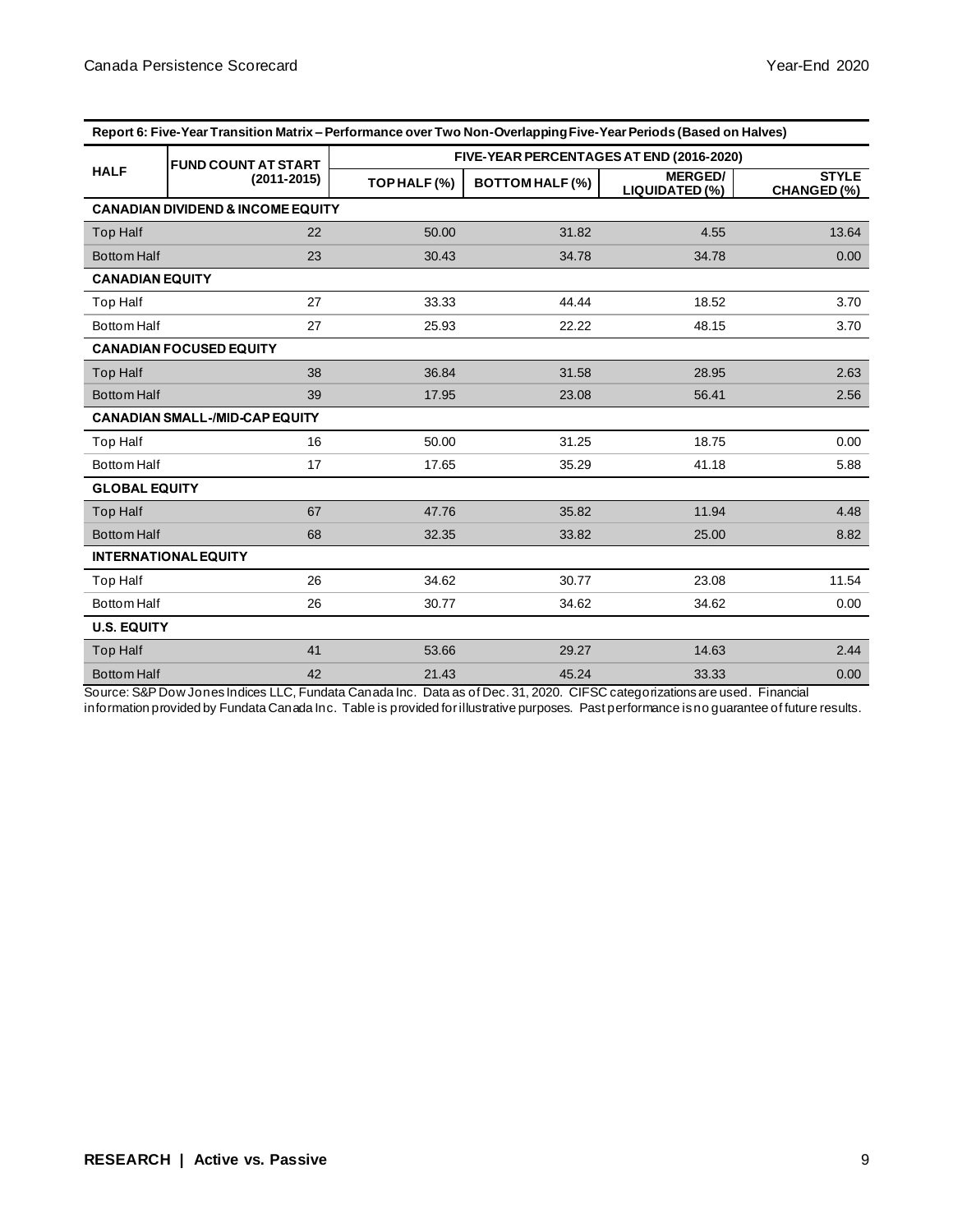| <b>S&amp;P DJI RESEARCH CONTRIBUTORS</b> |                         |                                  |  |  |
|------------------------------------------|-------------------------|----------------------------------|--|--|
| Sunjiv Mainie, CFA, CQF                  | Global Head             | sunjiv.mainie@spglobal.com       |  |  |
| Jake Vukelic                             | <b>Business Manager</b> | jake.vukelic@spglobal.com        |  |  |
| <b>GLOBAL RESEARCH &amp; DESIGN</b>      |                         |                                  |  |  |
| <b>AMERICAS</b>                          |                         |                                  |  |  |
| Gaurav Sinha                             | Americas Head           | gaurav.sinha@spglobal.com        |  |  |
| Laura Assis                              | Analyst                 | laura.assis@spglobal.com         |  |  |
| Cristopher Anguiano, FRM                 | Senior Analyst          | cristopher.anguiano@spglobal.com |  |  |
| Nazerke Bakytzhan, PhD                   | Senior Analyst          | nazerke.bakytzhan@spglobal.com   |  |  |
| Smita Chirputkar                         | Director                | smita.chirputkar@spglobal.com    |  |  |
| Rachel Du                                | Senior Analyst          | rachel.du@spglobal.com           |  |  |
| Bill Hao                                 | Director                | wenli.hao@spglobal.com           |  |  |
| Qing Li                                  | Director                | ging.li@spglobal.com             |  |  |
| Berlinda Liu, CFA                        | Director                | berlinda.liu@spglobal.com        |  |  |
| Lalit Ponnala, PhD                       | Director                | lalit.ponnala@spglobal.com       |  |  |
| Maria Sanchez, CIPM                      | Associate Director      | maria.sanchez@spglobal.com       |  |  |
| Hong Xie, CFA                            | Senior Director         | hong.xie@spglobal.com            |  |  |
| <b>APAC</b>                              |                         |                                  |  |  |
| Priscilla Luk                            | <b>APAC Head</b>        | priscilla.luk@spglobal.com       |  |  |
| Arpit Gupta                              | Senior Analyst          | arpit.gupta1@spglobal.com        |  |  |
| Akash Jain                               | Associate Director      | akash.jain@spglobal.com          |  |  |
| Anurag Kumar                             | Senior Analyst          | anurag.kumar@spglobal.com        |  |  |
| Xiaoya Qu                                | Senior Analyst          | xiaoya.qu@spglobal.com           |  |  |
| Yan Sun                                  | Senior Analyst          | yan.sun@spglobal.com             |  |  |
| Tim Wang                                 | Senior Analyst          | tim.wang@spglobal.com            |  |  |
| Liyu Zeng, CFA                           | Director                | liyu.zeng@spglobal.com           |  |  |
| <b>EMEA</b>                              |                         |                                  |  |  |
| Andrew Innes                             | <b>EMEA Head</b>        | andrew.innes@spglobal.com        |  |  |
| Alberto Allegrucci, PhD                  | Senior Analyst          | alberto.allegrucci@spglobal.com  |  |  |
| Panos Brezas, PhD                        | Senior Analyst          | panos.brezas@spglobal.com        |  |  |
| Leonardo Cabrer, PhD                     | Associate Director      | leonardo.cabrer@spglobal.com     |  |  |
| Andrew Cairns, CFA                       | Associate Director      | andrew.caims@spglobal.com        |  |  |
| Niall Gilbride, CFA                      | Senior Analyst          | niall.gilbride@spglobal.com      |  |  |
| Rui Li, ACA                              | Senior Analyst          | rui.li@spglobal.com              |  |  |
| Jingwen Shi, PhD                         | Senior Analyst          | jingwen.shi@spglobal.com         |  |  |
| <b>INDEX INVESTMENT STRATEGY</b>         |                         |                                  |  |  |
| Craig J. Lazzara, CFA                    | Global Head             | craig.lazzara@spglobal.com       |  |  |
| Fei Mei Chan                             | Director                | feimei.chan@spglobal.com         |  |  |
| Tim Edwards, PhD                         | Managing Director       | tim.edwards@spqlobal.com         |  |  |
| Anu R. Ganti, CFA                        | Senior Director         | anu.ganti@spglobal.com           |  |  |
| Sherifa Issifu                           | Associate               | sherifa.issifu@spglobal.com      |  |  |